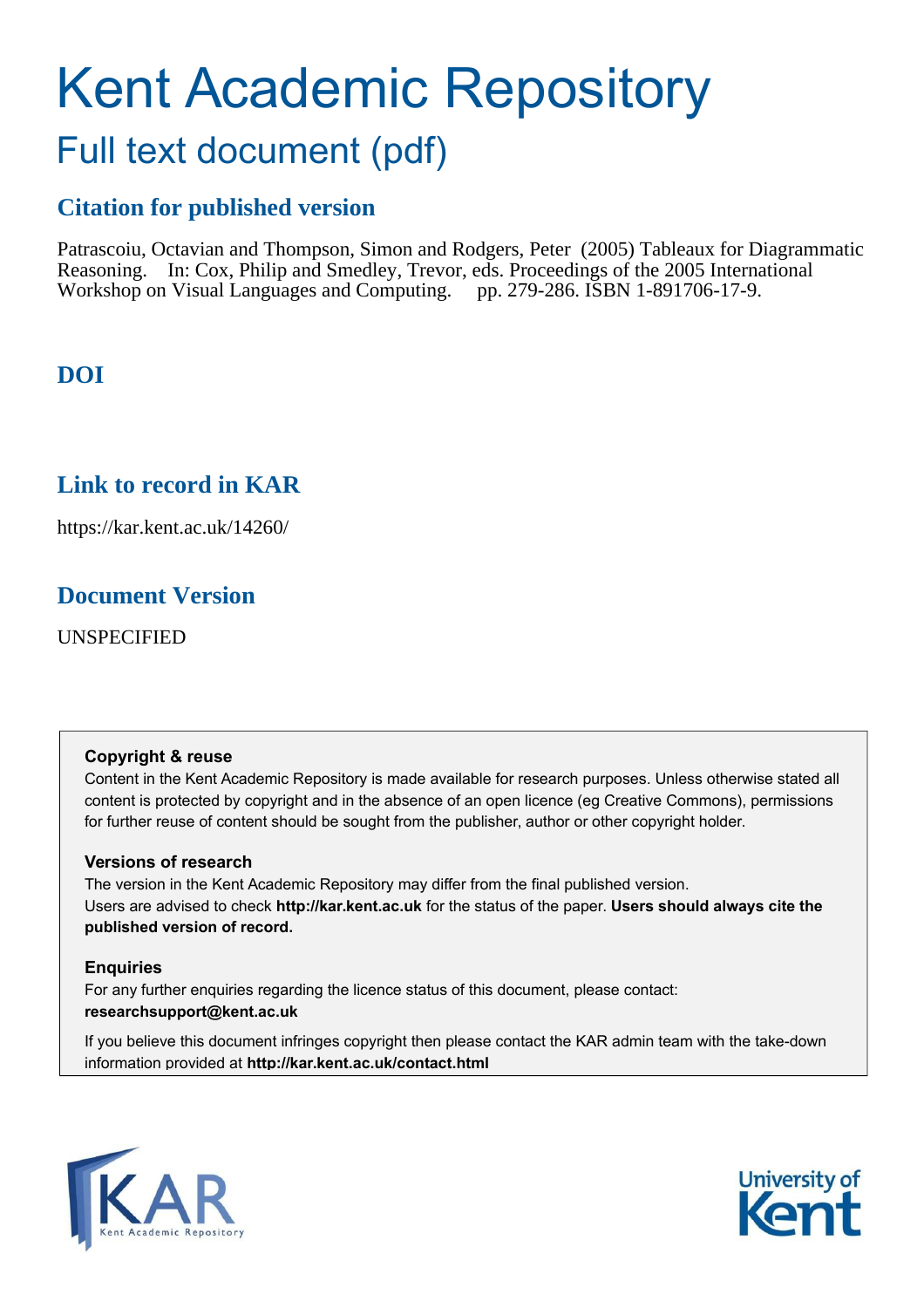## **Tableaux for Diagrammatic Reasoning**

Octavian Patrascoiu<sup>1</sup>, Simon Thompson<sup>1</sup>, and Peter Rodgers<sup>1</sup>

*1 Computing Laboratory, University of Kent, United Kingdom {O.Patrascoiu, S.J.Thompson, P.J.Rodgers}@kent.ac.uk http://www.cs.kent.ac.uk/rwd/* 

#### **Abstract**

*Diagrammatic notations, such as the Unified Modeling Language (UML), are in common use in software development. They allow many aspects of software systems to be described diagrammatically, but typically they rely on textual notations for logical constraints. In contrast, spider diagrams provide a visual notation for expressing a natural class of settheoretic statements in a diagrammatic form. In this paper we present a tableau system for spider diagrams, and describe an implementation of the system. In a software development context, the system allows users to explore the implications of design choices, and thus to validate specifications; beyond this, the tableau algorithm and system are of general interest to visual reasoners.* 

#### **1. Introduction**

Tableaux provide an intuitive mechanism for exploring the models and counter-models of logical formulas, and in particular they give mechanisms for deciding satisfaction and validity for a wide class of logics. To users, tableaux are of value not only as decision procedures but also by providing a mechanism by which a user can explore the consequences of a statement or set of statements.

This is particularly important when a statement is used as the specification of or a constraint on a software system. In software development, it is a wellknown problem that specifications can suffer from incompleteness, inconsistency, or inappropriateness to the problem domain. It is therefore crucial that specification writers have the chance to engage and interact with their specifications in as many different ways as possible.

Obviously specifications should be checked for syntactic and type correctness, and this can be done in

a routine way. In order to understand the semantics of the formulas, other mechanisms are needed. A decision procedure will allow a user to find out whether a specification is satisfiable, but this does not answer the question of whether the intention of the specifier has been realized. To achieve this it is necessary to tease out the significance of the formula, and specifically

- to investigate the possible models of the formula, and
- to explore the consequences of the formula: in other words, to discover its 'implications'.

Tableaux can provide both of these for the language of spider diagrams. A spider diagram gives a diagrammatic representation of a statement about a finite number of sets, their membership and their interrelationships. For instance, in the context of specification such diagrams can be used to describe the relations between objects and classes.

The language of spider diagrams is equivalent to monadic predicate logic with equality [18]. It would therefore be possible to turn diagrammatic representations into textual statements and to apply decision procedures or tableau methods to the translations of diagrams. This would be perfectly adequate in the case of a decision procedure, but where feedback to the user is necessary – about the form of models, or the consequences of a formula, say – then it is crucial to work with a visual representation in order to provide recognizable visual feedback. Hence the system developed in this paper.

The paper begins in Section 2 with an overview of diagrammatic reasoning, tableaux and spider diagrams and their reasoning rules. Section 3 presents the central tableau algorithm for spider diagrams, illustrates it by a number of examples, discusses heuristics and optimizations and concludes by evaluating the system The conclusion reviews the work presented in the paper, and explores prospects for future work.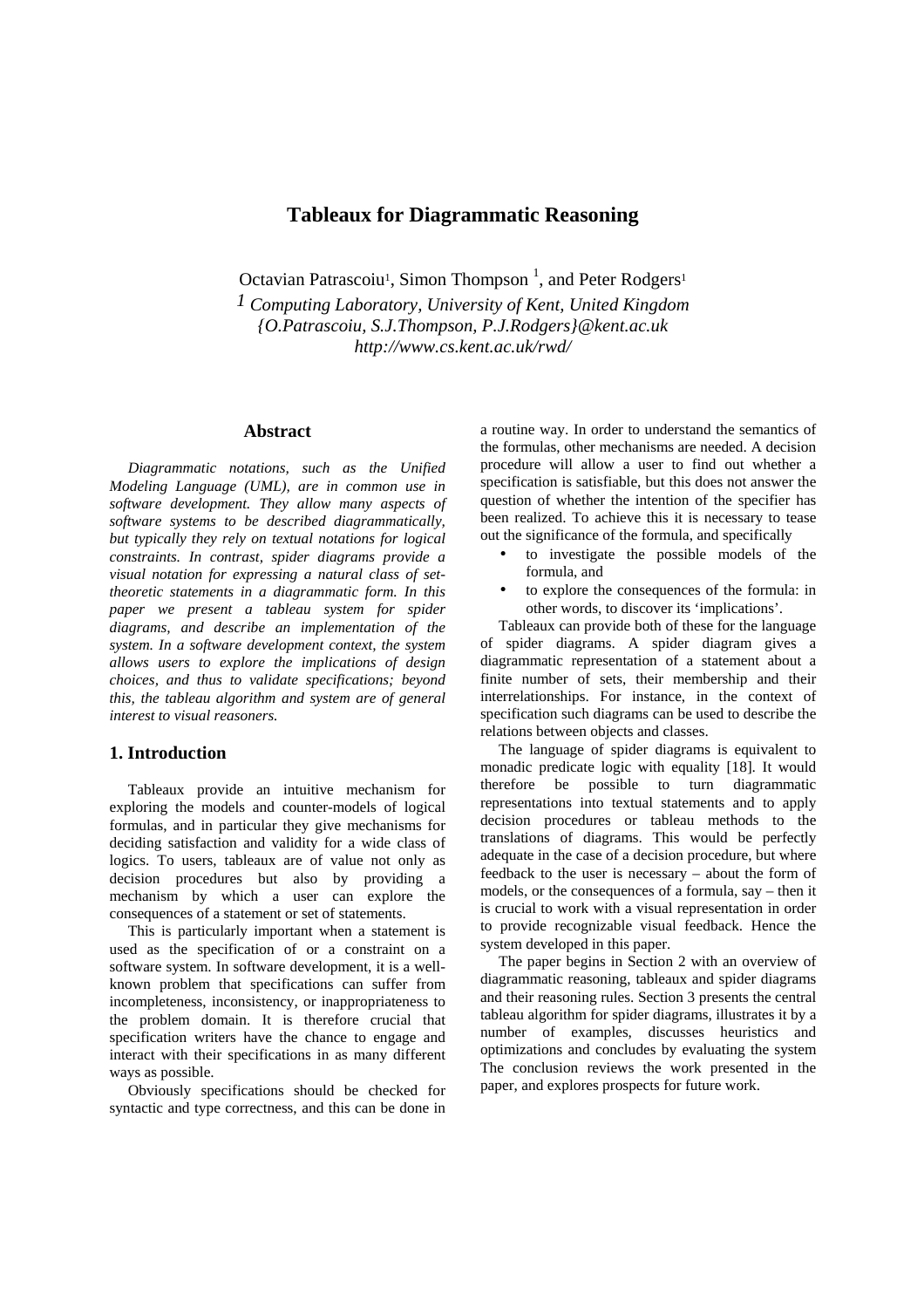#### **2. Spider Diagrams**

The motivation for spider diagrams comes from the belief that visual representations of logical statements can aid understanding of the underlying meaning, and are more acceptable to people who are unfamiliar with standard textual mathematical notations. A further reason is that many essentially visual systems have to resort to textual notation for indicating logical expressions over visual diagrams. An example is the Unified Modeling Language (UML) [19], which is used for describing the design of object-oriented systems. UML is entirely diagrammatic, except for the language used to describe complex constraints on collections of objects: this is the Object Constraint Language (OCL) [12]. Researchers in diagrammatic reasoning are developing candidates for replacing OCL with a visual notation; spider diagrams are one such example.

### **2.1. Background**

The work described here is performed as part of the Reasoning with Diagrams project [15], which engaged in developing spider diagrams and similar diagrammatic reasoning methods. Spider diagrams are an extension to work of Shin [16]. Shin presented formal systems of Venn-Peirce diagrams: Venn diagrams extended with annotations to indicate empty and non-empty sets. Venn-Peirce diagrams admit purely diagrammatic reasoning and Shin proved that they could be equipped with sets of logical rules that are both sound and complete.

In related work, Hammer [6] presented a sound and complete system of Euler diagrams [3]. Sound and complete sets of diagrammatic inference rules have also been developed for several systems of spider diagrams [7].



**Figure 1 A spider diagram** 

Spider diagrams [5] are themselves a subset of the constraint diagram notation [8]. Spider diagrams represent the interrelationships and membership of a finite collection of sets. In Figure 1 diagram **d** contains three sets **a**, **b** and **c** which are represented by *contours* (simple closed plane curves). *Regions* are given by intersection, union and complementation, and a *zone* is a region which properly contains no other regions.

The figure contains regions corresponding to **a**∩**b**, **a**∪**b** and so forth but not to **a**∩**c**, say; **a**∩**b** is a zone, but **a**∪**b** is not, since it properly contains the zone representing **a**∩**b** (amongst others). The figure contains a single *spider*, which has two *feet*, and which *inhabits* the region **a**, with a foot in the zones **a**∩**b** and **a-b**. Spiders have a single foot in each of one or more zones.

Applied to UML, relationships between classes and states can be expressed as contours. Constraints are represented as graphs where nodes appear in appropriate set intersections.

The interpretation of Figure 1 is given by three sets **a**, **b** and **c**, which are subsets of a universal set, U, say.

The absence of a region corresponding to a settheoretic combination, such as **a**∩**c**, implies that the combination must be empty: in this case the sets **a** and **c** must be disjoint.

Spiders provide lower bounds on the cardinality of sets: the spider that inhabits the region **a** implies that the region contains at least one element.

Shading is used to provide upper bounds. The shading of the zone **b**∩**c** implies that **b** and **c** are disjoint. The shading of the zone **a**∩**b** implies that it contains at most one element, that potential element being given by the spider with one foot in the zone.

There are no upper bounds on the cardinality of any unshaded zone in a spider diagram. In this particular case, it is possible for the set **b-(a**∪**c)** to contain any number of elements (including none).

The diagram shown in the Figure 1 is *unitary*; a general spider diagram is given by a propositional combination – using conjunction, disjunction and negation – of unitary diagrams. A full formal definition of the syntax and semantics of spider diagrams is given in [18].

#### **2.2 Semantic Tableaux**

Semantic tableaux, [1] Section 2.6, provide an intuitive and efficient mechanism for deciding satisfiability and validity for a variety of logics. A semantic tableau for a formula is a tree, labeled at each node by a set of formulas: branches of the tree represent possible models for the formula.

The tableau for a propositional formula is built by repeatedly applying decomposition rules to any compound formula, until only literals and their negations (or *atoms*) remain.

• A conjunction, such as A∧Β, will be replaced by the pair of formulas A, B; this reflects that fact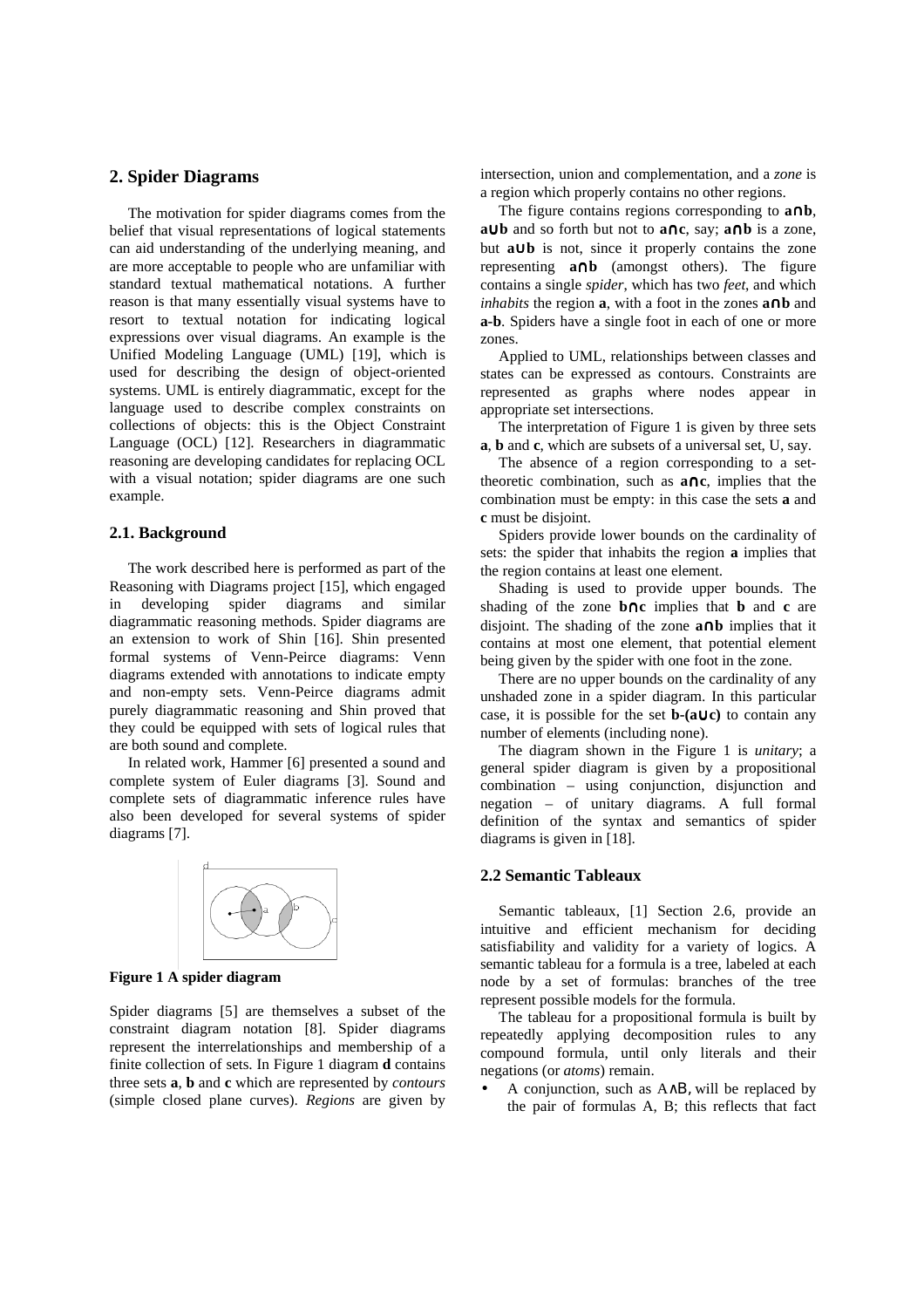that any model of A∧Β will have to make both conjuncts true.

• A disjunction like C∨D, will give rise to a split: one branch labeled C and the other D, reflecting that to satisfy a disjunction it is sufficient to satisfy one of the disjuncts.

Rules which do not cause a branch are called  $\alpha$ –rules and branching rules are called β-rules. For each connective (e.g. implication,  $\Rightarrow$ ) there are two rules: one that decomposes the formula  $(X\Rightarrow Y)$  and the other decomposing its negation,  $\neg(X \Rightarrow Y)$ . In this case, we have the rules:



Taking a larger example, we next draw the tableau for the formula  $\neg((A\Rightarrow C)\Rightarrow((A\lor B)\Rightarrow C))$ . First we decompose the formula itself, giving the two formulas ¬((A∨B)⇒C) and (A⇒C). Either could be expanded, but it is usually sensible to apply  $α$ -rules before  $β$ rules, thus delaying branching; we therefore expand ¬((A∨B)⇒C). At the next stage, two formulas remain, both with β–rules; we expand  $(A\Rightarrow C)$  and then  $(A\vee B)$ .



The tableau has three branches, and so embodies three potential models. Not all give models: consider the leftmost branch: that has atoms A, ¬A, C, which can't be satisfied simultaneously; similarly the rightmost branch is closed.

The central branch has atoms  $\neg A$ , B,  $\neg C$ , indicating that the formula at the root is satisfied when A and C are false and B true. Note that in building the rightmost branch it was unnecessary to expand (A(B), since the branch was already closed,

Building this tableau has shown that the root formula is satisfiable; we can also conclude that the un-negated formula (A⇒C)⇒((A∨B)⇒C) is not valid, since its negation is satisfiable. In this way, tableaux provide a decision procedure for validity as well as for satisfiability.

For completeness we include the rules for conjunction, disjunction and negation here:



Next we look at logical equivalences between spider diagrams which will form the basis of the extension of tableaux to spider diagrams.

#### **2.3 Reasoning Rules for spider diagrams**

To build tableaux for spider diagrams we use transformation rules that allow us to transform one diagram into another logically equivalent diagram by removing, adding, or modifying diagrammatic elements. The rules are summarized below; they are based on the rules given by Shin in [16], which developed earlier work of Pierce [13].

**Rule 1: Add a contour.** A new contour can be drawn inside a bounding rectangle without changing the meaning of the diagram if each zone is split into two zones, inside and outside of the new contour. Each foot of a spider is replaced with a connected pair of feet, one in each new zone. Shaded zones become corresponding shaded regions.

**Rule 2: Add a zone.** The rule is used to add a zone absent from a diagram. The added zone is shaded to indicate that it is empty.

**Rule 3: Split a spider.** If a unitary diagram *d* has a spider whose habitat is formed by *n* zones, then we may replace *d* with a disjunction of *n* unitary diagrams  $d_1, \ldots, d_n$ , each of which contains a one-footed spider inhabiting one of the zones touched by the spider *s*.

**Rule 4: Expand negation.** The explicit negation of a unitary diagram containing only one-footed spiders is replaced by a disjunction of (un-negated) unitary diagrams. The constraints placed on the models by shading and one footed spiders represent a conjunction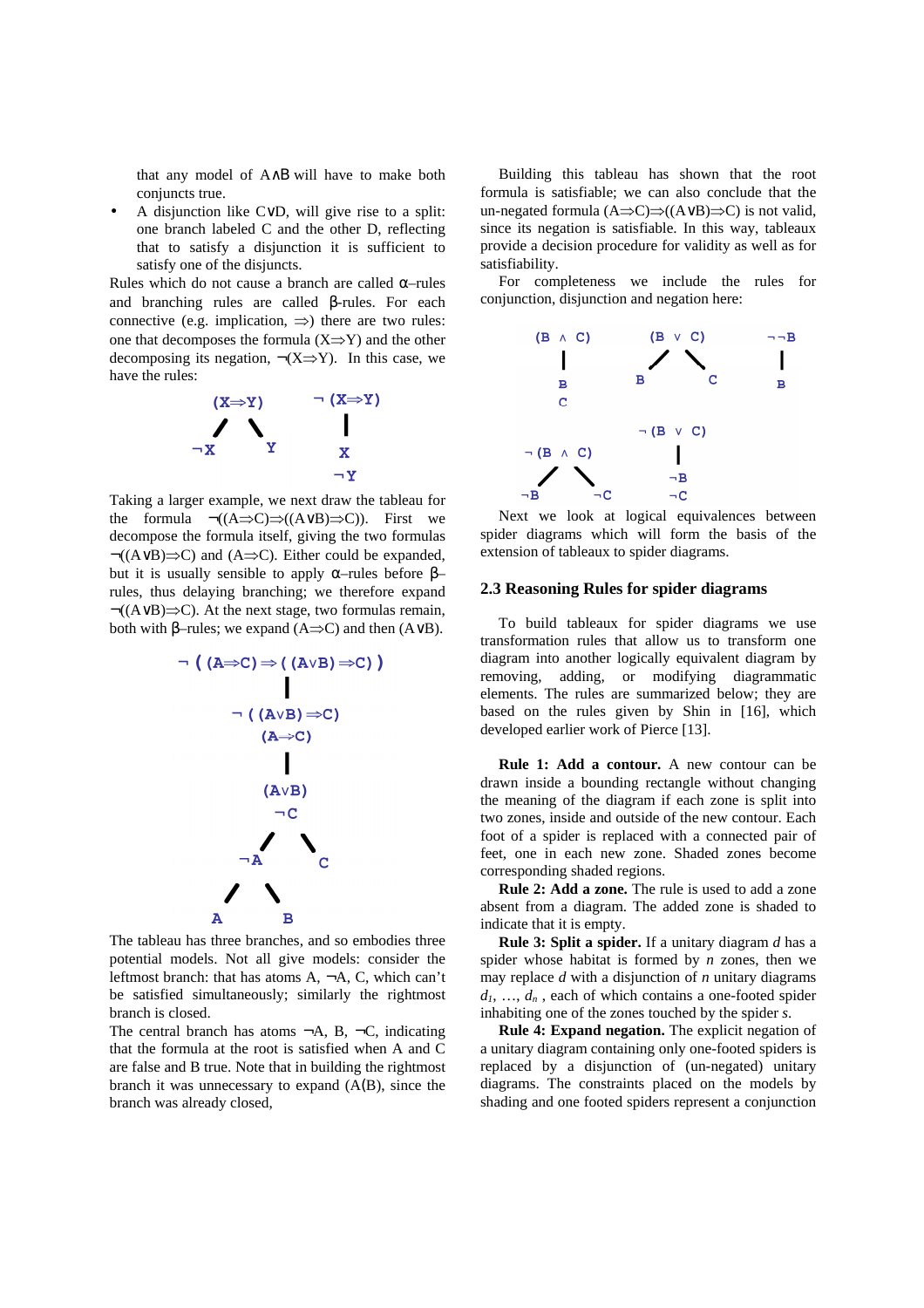of simple constraints; hence the disjunction resulting from expanding the negation.

Rules 1-4 provide the basis for diagrammatic reasoning with spider diagrams. Other rules used in building the tableau are the standard equivalences of propositional logic and compound rules built by iteratively applying combinations of rules 1-4.

**Rule 5: Expand a compound diagram.** This rule encapsulates the application of the tableau rules for propositional and adds the children associated by the reasoning process to 'and' and 'or' nodes. It also applies the de Morgan laws to transfer the negation on unitary diagrams. The children are computed according to propositional tableau rules [1].

**Rule 6: Add contours.** This rule applies Rule 1 repeatedly to add a list of contours to a collection of unitary diagrams.

**Rule 7: Split spiders.** Splits all the spiders used in a collection of unitary diagrams; Rule 3 is invoked several times.

**Rule 8: Equalize contours.** This rule is applied to a collection of unitary diagrams, which will appear in a number of different logical combinations within a tableau. Contours are added to the individual diagrams so that each diagram contains the same set of contours: the union of the initial contour sets. This rule is therefore equivalent to repeated application of Rule 1.

**Rule 9: Equalize zones.** This is the analogue of Rule 8 for zones rather than contours, and it corresponds to repeated application of Rule 2. Before adding an extra zone, contours in the diagrams need to be equalized.

**Rule 10: Equalize diagrams.** Invokes Rule 8 and Rule 9 to equalize both the contours and the zones.

**Rule 11: Expand all compound diagrams.** Uses Rule 5 repeatedly until there are no more 'and' and 'or' compound diagrams.

Every unitary spider diagram is satisfiable; contradictions only occur in compound diagrams. In particular, from a unitary diagram we can read off a model by collapsing each spider to one of its feet and reading that as element of the model.

Contradictions can be explicit, as in the situation where a compound diagram contains both a diagram and its explicit negation; on the other hand, an implicit contradiction occurs in a conjunction of diagrams with conflicting constraints on a particular zone. Shading gives an upper bound on the cardinality of a zone whereas spiders provide lower bounds, and these two can conflict.



Rule 1: Adding contour *c* to diagram d



Rule 2: Adding zone b∩c to diagram d



Rule 3: Splitting a spider



Rule 4: Negate a unitary diagram

#### **Figure 2 Illustrating Rules 1-4**

#### **3. System Definition**

This section presents a tableau system for the diagrammatic reasoning framework presented in Section 2. We begin with the definition of some terms, and then we present the rules used in the system. Then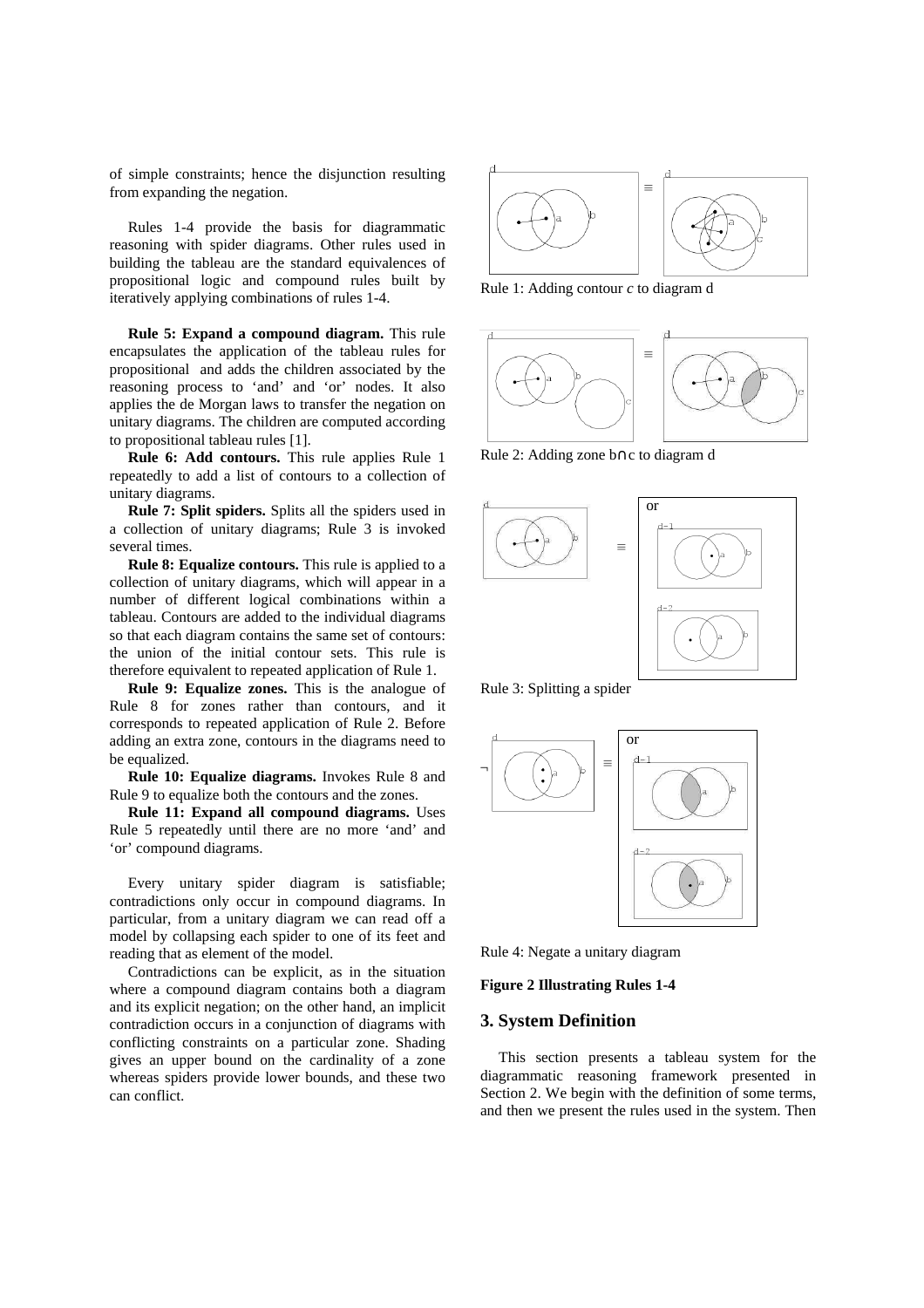we present the algorithm that decides whether a diagram is satisfiable and analyze the satisfiability of some formulas to illustrate the algorithm. In order to design the algorithm that builds the diagrammatic tableau for spider diagrams we refer to the work presented in [1], as a framework for propositional tableaux, and [4], which presents a reasoning system for spider diagrams.

As presented in Section 2.2, a tableau is a tree, labeled with sets of formulas at each node. When spider diagrams, with diagrams as literals, replace formulas it is necessary to present the tree in a different form. We have chosen to use the JTree mechanism, which presents trees using the 'file browser' metaphor.

The tableau system is shown in the screenshots in Figure 3 and Figure 4. The upper panes of the window show the constituent unitary spider diagrams of the diagram in question; in the lower pane the tableau is shown as a JTree. Figure 3 shows a contradiction between the two diagrams d1 and d2 by outlining in bold the zone (a∩b) with contradictory constraints. Figure 4 shows the effect of equalizing contours and zones between two diagrams (Rule 10 above).



**Figure 3 Equalized single-footed literals** 

#### **3.1. Definitions**

**Definition 1.** A *literal* is a unitary diagram or the negation of a unitary diagram. A unitary diagram is a positive literal and the negation of a unitary diagram is

a *negative literal*. Any diagram d is the *complement* of ¬ d and ¬ d is the *complement* of d. For any diagram d,  $(d, -d)$  is a *complementary pair of literals*.

**Definition 2.** A diagram that only contains spiders with one foot is a *single-footed* diagram. Otherwise it is a *non-single-footed* diagram.

**Definition 3.** Two diagrams *d1* and *d2* are *equalized* if they contain the same set of zones and contours. Otherwise they are *non-equalized*.

#### **3.2. Algorithm Definition**

This section presents a tableau algorithm for deciding satisfiability and hence validity for spider diagrams as presented in Section 2. This method extends semantic tableaux for the propositional calculus. We now give the construction of the semantic tableau for our diagrammatic reasoning system; the algorithm derives from the one presented in [1], Section 2.6.

**Algorithm 1** (Construction of a diagrammatic tableau for spider diagrams)

**Input:** A diagram *d* of the spider diagrams calculus

**Output:** A diagrammatic tableau *T* for *d* with all the leaves marked.



**Figure 4 Equalizing rule** 

A diagrammatic tableau *T* for *d* is a tree for which all the nodes will be labeled with a non-empty set of diagrams. At the beginning the *T* consists of a single node, the root, labeled with the set *{d}*. The tableau is built by choosing an unmarked leaf *l* labeled with the set of diagrams *D(l)* and applying one of the following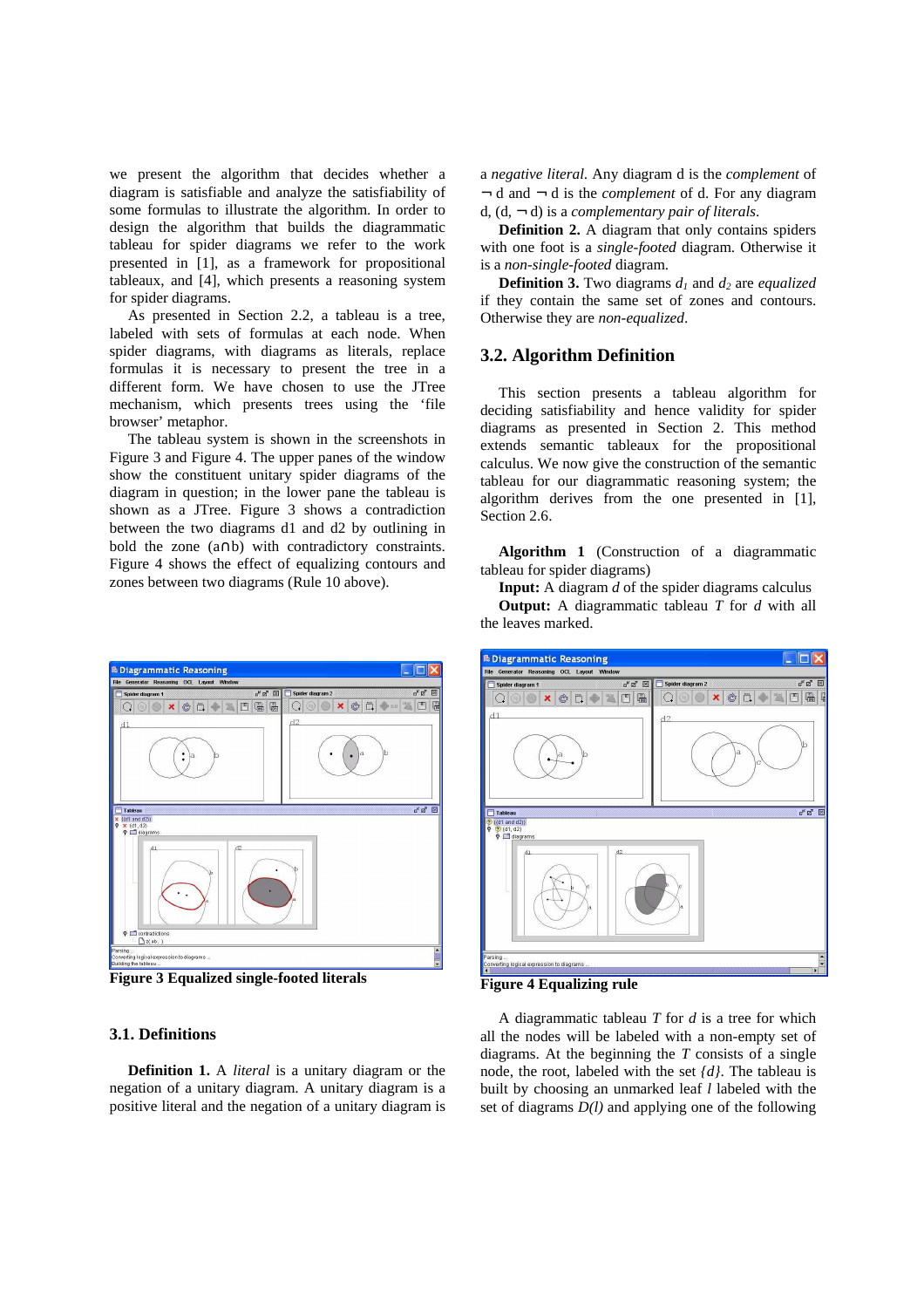rules. The construction terminates when all the leaves are marked with  $\mathbf{\Theta}$  or  $\mathbf{x}$ .

- If  $D(l)$  contains at least one compound diagram, *choose* a compound diagram *d* from *D(l)*. Iteratively create children for leaf *l* applying the  $α$ - and β-rules rules for propositional logic, as presented in [1].
- If  $D(l)$  contains at least one negative literal, *choose* a negative literal *nd* from *D(l)*. Create children for leaf *l* applying the *negation* rule on *nd*.
- If  $D(l)$  contains only positive literals, and they are not equalized, create children for leaf *l* using the *equalizing* rule presented above, by which contours are introduced into diagrams.
- If  $D(l)$  contains at least one non-single-footed literal, create children for leaf *l* using the *splitting spiders* rule presented above, under which a diagram containing a spider is split into a disjunction of diagrams containing only singlefooted spiders.
- If  $D(l)$  is a set of positive single-footed literals use the contradiction rules to mark the leaf *l*. If there is a contradiction among the diagrams from *D(l,)* the leaf is closed and marked with  $\boldsymbol{\times}$ . Otherwise, it is open and marked with  $\Omega$ .

 The algorithm is not deterministic since during the expansion process of compound diagrams there is a choice of which formula to expand within the label of chosen leaf. Beside this, equalizing, negation, and spider-splitting rules generate compound diagrams, which generates non-determinism.

A diagrammatic tableau whose construction has terminated is called *completed diagrammatic tableau*. A completed diagrammatic tableau is *closed* if all the leaves are marked with  $x$ . If at least one leaf is marked  $\odot$ , the diagrammatic tableau is *open*. Nodes below which the tableau is not completely expanded are marked ?

The proof that the construction of a diagrammatic tableau terminates is straightforward, and is similar to the proof for semantic tableau in propositional logic [1][2]. A corollary of that result is that the order of application of the tableau rules does not affect the result of the decision procedure.

In practice, the construction of diagrammatic tableau can be made more efficient by using some of the ideas presented in [1]:

Significant savings in space terms can be obtained if all the nodes share a diagram repository and reference elements using pointers.

Using heuristics can make the tableau smaller. For example it is best to use  $\alpha$ -rules before  $\beta$ -rules, and to split spiders only after the diagrams are equalized to avoid duplication of formulas.

Adding some derived rules will shorten the contradiction checking process. Examples include:

- If  $D(l)$  is a set of literals and contains at least a *false* diagram, the leaf is closed and marked with . Otherwise other rules should be applied.
- If  $D(l)$  is a set of *true* literals, the leaf is closed and marked with  $\Theta$ . Otherwise other rules should be applied.
- If  $D(l)$  contains both a diagram and its negation, then the leaf should be closed and marked with  $\boldsymbol{x}$ .

#### **3.3. System Features**

In this section we review the design of the tableau system, drawing attention to the various features and the motivation for their inclusion. A key aspect of a system of this sort is its usability, and to support this the system can be driven both automatically and with user intervention. We discuss system features in three broad categories now.

#### *Logical aspects*

**Comprehensive set of literals and logical operators.** The implemented system supports true, false, and user-defined unitary diagrams together with compound diagrams built using the propositional operators 'not', 'and', (inclusive) 'or', implication and equivalence. It can easily be extended to support other logical operators like exclusive or,'xor'.

**Mixed visual and textual notation**. Unitary diagrams are created using a diagram editor while the compound diagrams are described using a textual notation. A parser reads the textual notation and builds an internal representation. The internal model was built using Model Driven Architecture [10] and the Kent Modeling Framework [9].

#### *User interaction*

**Viewing and editing diagrams**. It is possible to view and edit a population of diagrams with ease. This can be particularly important when debugging wellformedness constraints expressed using diagrammatic languages.

**Familiar browsing metaphor**. The system uses the J-Tree library which provides a standard interface to tree structures such as file hierarchies. This model is familiar to users from file and directory browsers.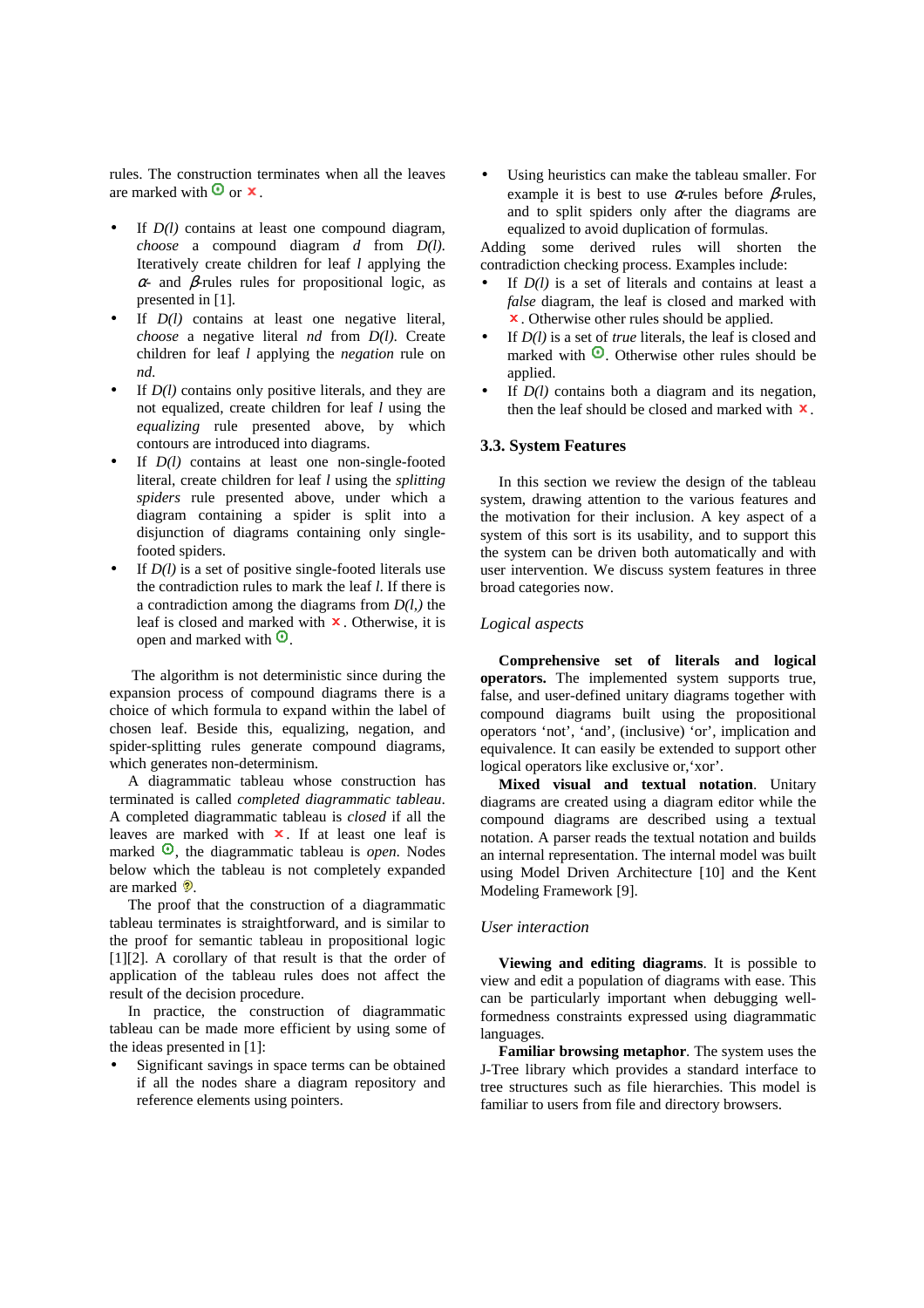**Application of rules over diagrams**. It is possible to apply transformation rules over diagrams. Selective application is supported (e.g. adding a contour, a zone, or splitting a given spider), so that one can focus on particular diagrams, without being distracted by having to check ones which are not the current focus. The feedback from rule application has been designed to be as helpful as possible.

**On-the-fly application of the rules**. In developing well-formedness constraints it is often very useful to be able to experiment with constraints and subdiagrams. The system is capable of reasoning about sub-diagrams that can be then integrated into a largescale diagram.

**Backtracking**. The process of diagrammatic tableau construction is non-deterministic. So, at some point one might realize that the applied rule is not appropriate. The system allows the user to go back to previous step and choose another rule.

#### *System implementation and visualization*

**Diagram layout**. Diagrams can be displayed using automatic layout techniques [11][14]. However, the layout process is time-consuming and so is optional. Instead, the user can view a fast embedding of a diagram, which is poorly laid out, or just view the abstract syntax as a textual collection of zones and spiders.

**Visual layout**. Displaying trees is always a problem because on the one hand the number of nodes tends to grow on lower levels whilst on the other the graphical space is limited to a scrollable screen. In an attempt to deal with this, and to avoid under-use of screen real estate, the system provides a mixture of vertical and horizontal display directions: tree nodes which do not contain graphic information are displayed using the vertical dimension while graphic information is displayed on the horizontal dimension.

**Syntax checking for diagrams**. The system detects syntactic and semantic errors prior to the construction of the tableau. The graphic editor manages the syntax errors that appear in unitary diagrams. The parser is responsible for reporting the syntax errors in the textual description of the compound diagrams. This ensures the fact the system will process only wellformed diagrams.

**Link between abstract and concrete levels**. After a diagram has been read using concrete syntax notations, it is transformed into an abstract representation. The reasoning is performed at the abstract syntax level. The results obtained at the abstract level are then reported to the user at the

concrete level. This increases the usability and the extensibility of the reasoning system.

**Diagram storage**. The system offers the possibility of persistent storage for diagrams. This is a useful facility, especially in the case of large-scale systems.

#### **3.4. Example**

Figure 5 contains the tableau after the expansion of the top-level "or" and some marking. A contradiction has been detected in one branch, in the zone shown with a thick border. However, the tableau as a whole is still in an "undefined" state: more rules need to be applied in order to decide if the tableau is open or not.



**Figure 5 Indicating a contradiction between unitary diagrams** 

#### **4. Conclusion and Further Work**

In this paper we have described a system that supports reasoning with spider diagrams. This system allows users to construct their own spider diagrams and to explore the construction of a diagrammatic tableau. In addition, it can expand automatically all the